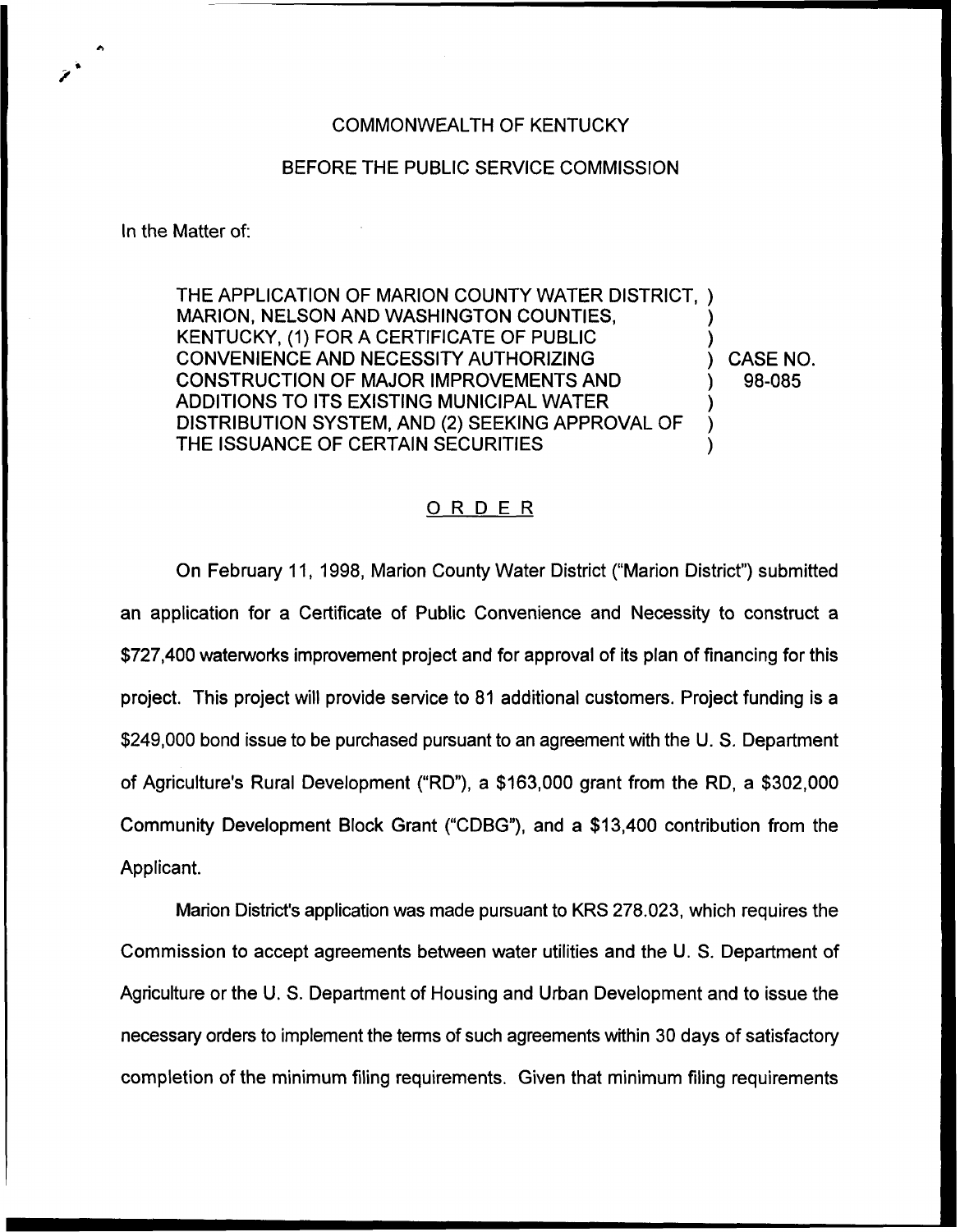were met in this case on February 11, 1998, KRS 278.023 does not grant the Commission any discretionary authority to modify or reject any portion of this agreement.

IT IS THEREFORE ORDERED that:

1. Marion District is hereby granted a Certificate of Public Convenience and Necessity for the proposed construction project.

2. Marion District's proposed plan of financing with RD is accepted.

3. Marion District is authorized to issue bonds not to exceed \$249,000.

4. Marion District shall file a copy of the "as-built" drawings and a certified statement that the construction has been satisfactorily completed in accordance with the contract plans and specifications within 60 days of the substantial completion of the construction certificated herein.

5. Marion District shall monitor the adequacies of the expanded water distribution system after construction. If the level of service is inadequate or declining or the pressure to any customer falls outside the requirements of 807 KAR 5:066, Section 5(1), Marion District shall take immediate action to bring the system into compliance with Commission regulations.

Nothing contained herein shall be deemed a warranty of the Commonwealth of Kentucky, or any agency thereof, of the financing herein accepted.

 $-2-$